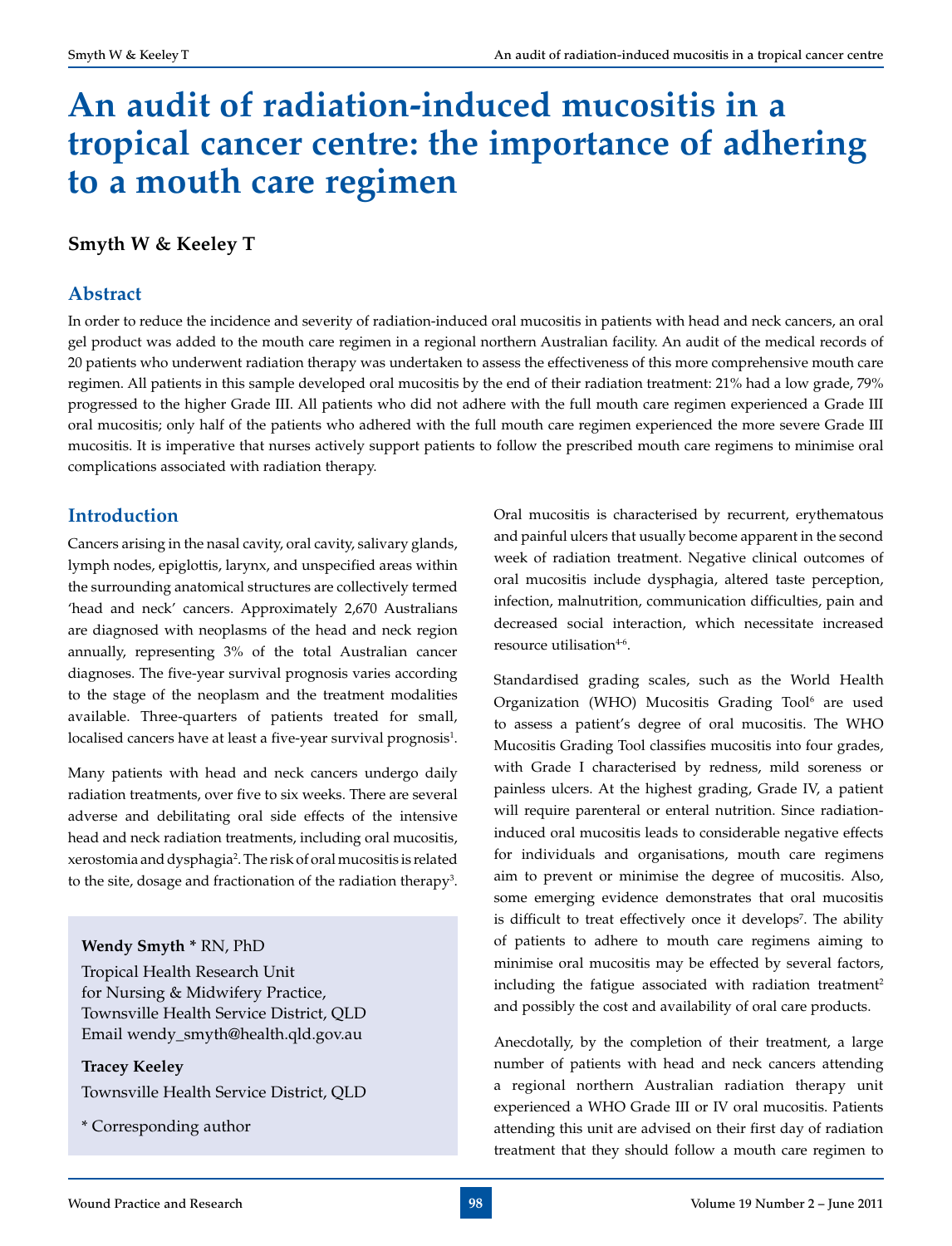|  |  |  |  |  | Table 1. The six-step mouth care regimen. |
|--|--|--|--|--|-------------------------------------------|
|--|--|--|--|--|-------------------------------------------|

| <b>Step</b> | <b>Product and action</b>                               | <b>Amount, strength</b>                        | <b>Rationale</b>                                                                                 |
|-------------|---------------------------------------------------------|------------------------------------------------|--------------------------------------------------------------------------------------------------|
|             | Rinse mouth with bicarbonate of<br>soda solution        | teaspoon sodium bicarbonate<br>to 500 ml water | Dissolve thickened saliva                                                                        |
| 2           | Rinse mouth with salty water                            | teaspoon salt to 500 ml water                  | Remove debris; cleanse                                                                           |
| 3           | Xylocaine viscous rinse                                 | $10 - 20$ ml                                   | Local anaesthetic; aids with intake of oral food,<br>fluids, medication (only used if indicated) |
| 4           | Rinse mouth with salty water                            | teaspoon salt to 500 ml water                  | Cleanse                                                                                          |
| 5           | Nilstat drops                                           | l drop                                         | Prophylactic – minimise yeast infection                                                          |
| 6           | Gelclair, rinse around mouth for at<br>least one minute | sachet mixed with up to 40 ml<br>water         | Provide protective barrier to oral mucosa                                                        |

reduce the severity of oral mucositis. The regimen begins as a five-step process, to be undertaken four times daily. In early 2008, an oral gel product (*Gelclair*) was introduced as a sixth step in the unit's regimen, outlined in Table 1. Initially, *Gelclair* was provided to patients in their second week of radiation treatment, when mucositis was anticipated to occur. However, as use of the oral gel became more routine, nurses gave the product to patients on their first day of treatment, believing that this would assist in preventing oral lesions and maintaining patients' nutritional requirements. The product was then supplied for use by the patients throughout their entire treatment programme and for the first week after completion of radiotherapy.

The aims of the audit presented in this paper were to:

- 1. ascertain documented occurrence and severity of radiation-induced oral mucositis
- 2. explore relationships between documented oral mucositis grading and patients' adherence to the suggested mouth care regimen.

## **Literature review**

Although descriptions of several mouth care regimens and products that have been used in an effort to reduce the occurrence and/or severity of radiation-induced oral mucositis are to be found in the literature, evidence for a single, general, definitive intervention is lacking<sup>8-10</sup>. Adams<sup>2</sup> describes the management of side effects of radiation therapy and mouth care regimens which generally include anaesthetic and anti-inflammatory products to lessen the pain of oral mucositis.

Recently, results of a randomised controlled trial comparing the effectiveness of a Thai herbal product (glycerin and payayor oral drops) with a proprietary mouthwash (benzydamine, or BZD) that is commonly used in Europe and Canada, were published<sup>11</sup>. The onset of oral mucositis occurred later, and mean pain severity scores and interruptions to radiation treatment were less for patients randomised to the herbal product group. However, payayor is not available outside Thailand; and a panel of experts previously agreed that there was high-level evidence for the use of benzydamine in the prevention of radiation-induced oral mucositis<sup>3</sup>.

A viscous oral gel product, marketed under the name *Gelclair*, has been available for use in Australia since May 2007 (DiIanni M, personal communication, 3 February 2010). The gel, containing polyvinylpyrrolidone, hyaluronic acid and glycyrrhetinic acid<sup>12</sup>, forms a protective barrier on the mouth's mucosal surfaces. Because this barrier makes swallowing easier, the gel has been proposed as a useful addition to mouth care regimens. Although Barber *et al.*<sup>13</sup> did not find *Gelclair* to be any more effective than standard treatment for radiation-induced oral mucositis over a 24-hour period, they recommended further investigations. Patients undergoing radiation for head and neck cancers in a Western Australian radiation unit were provided with a maximum of three days' supply of *Gelclair* if their reported pain scores were greater than 5/10. After using the oral gel, 85% reported lower pain scores, with the average reported pain score falling from 8.33 to 3.5214. This reduction in pain from using the gel enabled patients to maintain their food and fluid intake. The investigators were unable to ascertain if patients continued to use the gel at their own cost after the conclusion of the trial.

## **Method**

A retrospective medical record audit was undertaken of a convenience sample of approximately 10% of patients who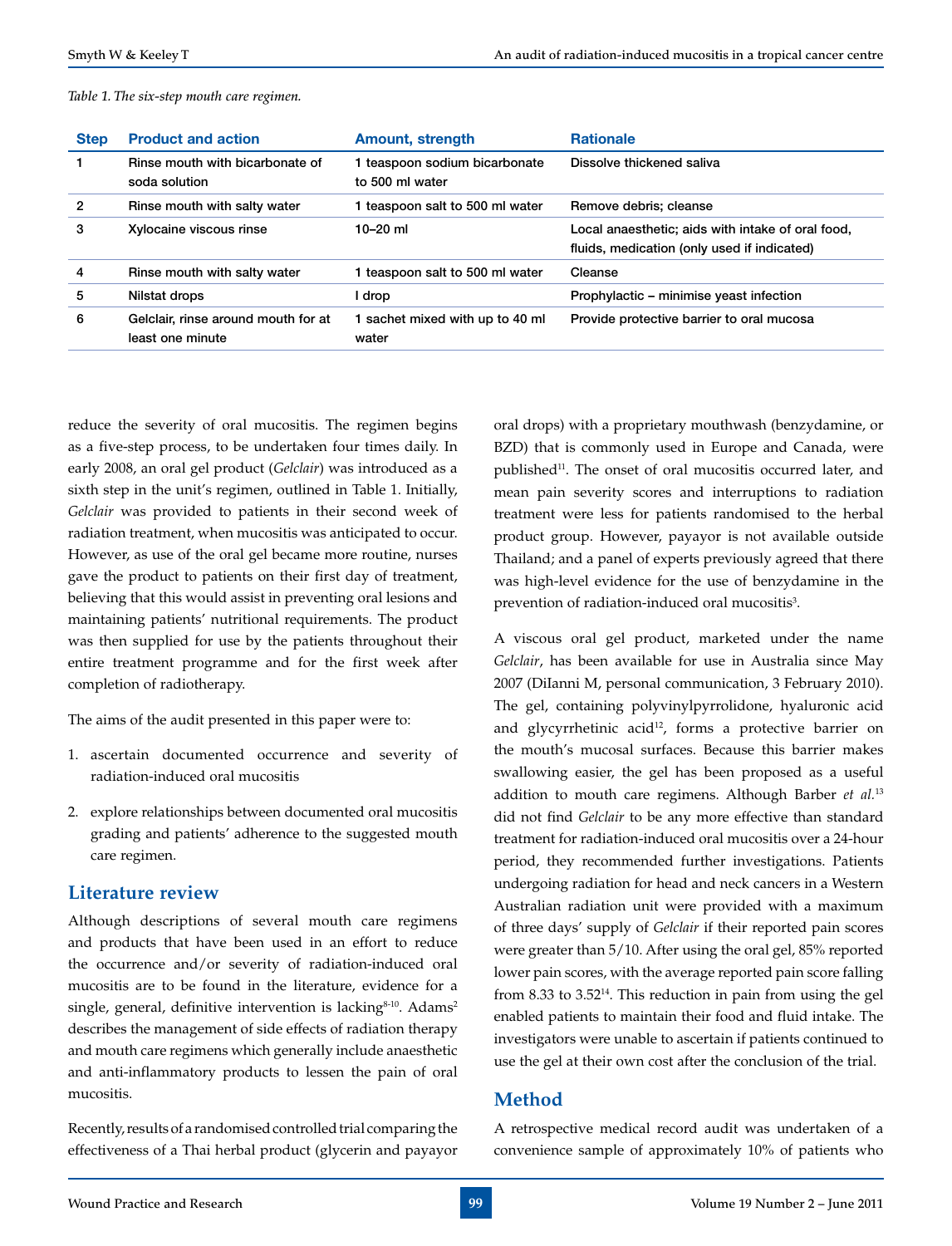underwent radiation therapy for head and neck cancers between March 2008 and March 2009 at a regional Australian facility located in the tropics. Demographic data collected included: diagnosis, age, marital status, radiation treatment plan, smoking history, alcohol consumption within one year of diagnosis, nationality and residential location. Details were collected about when the patient was advised to use the oral gel product and the weekly mucosal grading score. The audit was conducted in accordance with the organisation's processes for similar initiatives; no individual patient is identifiable within this paper.

#### **Results**

The charts of 16 male and four female patients were reviewed. The youngest patient was 41 years old and the oldest patient was 82 years old; eight were between 40 and 49 years old. Seventy per cent of the patients resided more than 50 kilometres from the radiation treatment facility. Patients underwent radiation that varied in dosage (between 48 Gy and 69 Gy) and number of treatments (between 20 and 35 fractions) for head and neck cancers.

Documentation pertaining to the mouth care regimen was complete for 19 of the 20 (95%) patients whose charts were audited. By the end of the fifth week of treatment, all 19 patients had some degree of oral mucositis. Two patients (11%) had the lowest grading of oral mucositis (Grade I), and another two patients (11%) did not progress past Grade II. The remaining 15 (79%) patients had a Grade III oral mucositis; no patient progressed to the most severe grading of IV. Four patients with a Grade III oral mucositis required the insertion of a nasogastric tube for nutritional support some weeks into the course of their radiotherapy treatment.

The highest grading of oral mucositis experienced was compared with when the *Gelclair* was introduced into the regimen (Table 2). These results indicate that the inclusion of *Gelclair* from the commencement of treatment did not reduce the overall grading of oral mucositis for this sample.

Nurses routinely document their weekly assessments of the patients. These assessments include how the patients are managing with their mouth care and their oral mucositis grading score. From the medical records reviewed in this audit, it was evident that not all patients adhered to the mouth care regimen. Reasons given by patients for not adhering to the complete mouth care regimen included: altered taste; nausea; regimen was too time-consuming; lack of energy; language difficulties. Table 3 compares the highest oral mucositis grading with whether or not the patients adhered to their mouth care. All patients who had the lesser grading (I or II) adhered to their mouth care regimen. All patients who did not adhere with their mouth care regimen progressed to a higher grading (III).

#### **Discussion**

Although it might be expected that 85%–100% of patients undergoing radiation therapy for head and neck cancers will experience some degree of oral mucositis, the 79% incidence of Grade III oral mucositis in this sample was considerably higher than the 25%–45% incidence cited in the literature $\rm ^6$ . An analysis of possible contributing causes of this, such as continued smoking or alcohol intake, would require a larger sample of charts.

Patients with head and neck cancers undergo radiation therapy and chemotherapy concurrently. Hence, they may already be very fatigued, and strict adherence to the repetitious mouth care regimen may just be 'too difficult'. Certainly, some of the patients in this sample identified that they had difficulty finding the time required to continue with their mouth care. The authors of this paper surmise it may be difficult for patients to adjust their established mouth care routines to prevent a side effect that they believe may not be too distressing; and perhaps patients may adopt a wait-andsee approach and be more willing to adhere to a regimen once oral mucositis has begun and they experience the associated pain.

*Table 2. Comparison of oral mucositis grading with the time of introduction of oral gel into the patient's mouth care regimen.*

|                                                                                         | Oral<br>mucositis<br>Grade $\leq$ II | Oral<br>mucositis<br>Grade $\geq$ III | Total |
|-----------------------------------------------------------------------------------------|--------------------------------------|---------------------------------------|-------|
| Gelclair introduced into mouth care regimen at commencement of radiation treatment      |                                      | 10                                    |       |
| Gelclair introduced into mouth care regimen after the first week of radiation treatment |                                      |                                       |       |